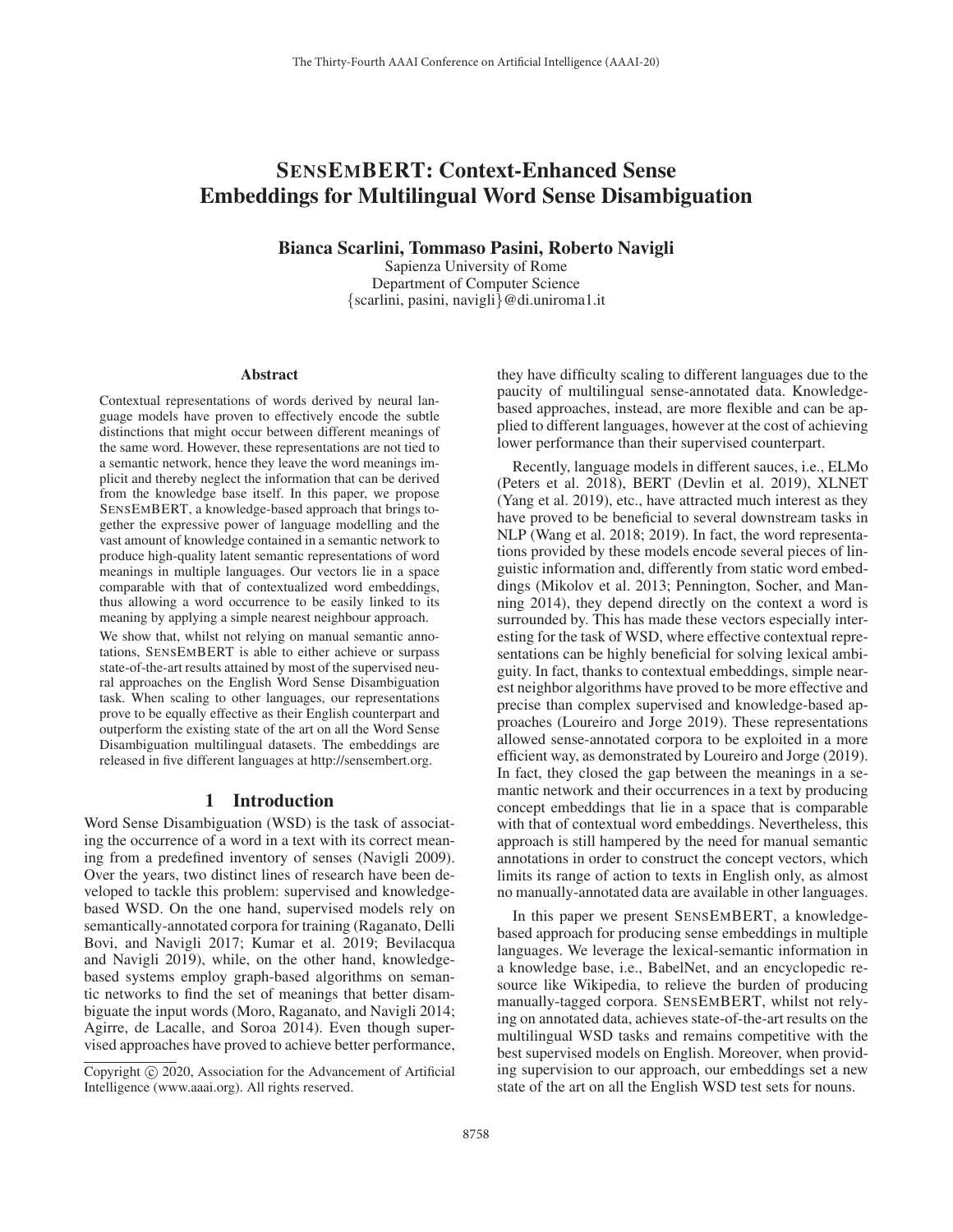# 2 Related Work

At the core of Natural Language Processing lies the problem of Word Sense Disambiguation (WSD), which addresses the ambiguity of words in a given context. WSD is usually tackled by exploiting two sources of knowledge: semantic networks and sense-annotated corpora. Semantic networks encode a more general knowledge that is not tied to a specific task and the information enclosed therein is usually employed for WSD by knowledge-based approaches. Senseannotated corpora, instead, are tailored to the WSD task and are typically used as training sets for supervised systems.

Knowledge-based systems Knowledge-based approaches (Moro, Raganato, and Navigli 2014; Agirre, de Lacalle, and Soroa 2014) frame WSD as a graph-based problem, where the structure of a semantic network, such as WordNet (Fellbaum 1998) and BabelNet (Navigli and Ponzetto 2012), is used to find, for each input word, its correct meaning according to its context. WordNet is the most widespread lexical knowledge base, but it is limited to the English lexicon only, which restricts its applicability to other vocabularies. Babel-Net copes with this problem by merging together lexicalsemantic information in multiple languages coming from different resources, hence enabling knowledge-based approaches to scale over all the languages it supports. Despite their ability to scale over different languages, knowledgebased approaches fall behind supervised systems on English in terms of accuracy.

Supervised systems Supervised systems have attained state-of-the-art results across all English datasets by exploiting either SVM models (Iacobacci, Pilehvar, and Navigli 2016), or neural architectures (Melamud, Goldberger, and Dagan 2016; Raganato, Delli Bovi, and Navigli 2017; Vial, Lecouteux, and Schwab 2019). Nevertheless, they suffer from the *knowledge acquisition bottleneck*, which hampers the creation of large manually-curated corpora (Gale, Church, and Yarowsky 1992), and in turn hinders the ability of these approaches to scale over unseen words and new languages. To overcome the aforementioned shortcomings, coarser sense inventories (Lacerra et al. 2020) and automatic data augmentation approaches (Pasini and Navigli 2017; Pasini, Elia, and Navigli 2018; Scarlini, Pasini, and Navigli 2019) have been developed to cover more words, senses and languages. At the same time, dedicated architectures have been built to exploit the definitional information of a knowledge base (Luo et al. 2018; Kumar et al. 2019).

Recently, contextual representations of words (Peters et al. 2018; Devlin et al. 2019) have brought a breeze of change to WSD, where they have been employed for the creation of sense embeddings (Peters et al. 2018; Loureiro and Jorge 2019). These proved to be of high-quality inasmuch as they were able to surpass complex state-of-the-art models on the English WSD tasks when coupled with simple distancebased algorithms, i.e., k-NN. Nevertheless, these approaches rely on sense-annotated corpora to gather contextual information for each sense, and hence are limited to languages for which gold annotations are available, i.e., English.

In this paper, we present SENSEMBERT which, in dispensing with the need for human-annotated corpora, unleashes the power of sense embeddings to virtually all BabelNet's languages. By leveraging the mapping between senses and Wikipedia pages, the relations among Babel-Net synsets and the expressiveness of contextualized embeddings, we get rid of manual annotations while at the same time providing valuable contexts for the creation of our embeddings for all the nominal senses in BabelNet.

# 3 Preliminaries

SENSEMBERT relies on different resources for building sense vectors: Wikipedia, a multilingual knowledge base, i.e., BabelNet (Navigli and Ponzetto 2012), the NASARI lexical vectors (Camacho-Collados, Pilehvar, and Navigli 2016) and a pre-trained language model for producing contextual representations, i.e., BERT (Devlin et al. 2019).

Wikipedia is the largest electronic encyclopedia freely available on the Web, including approximately 300 separate editions, each written in a different language. The information contained in Wikipedia is organized into articles, which are also referred to as Wikipedia pages. Each page aims at describing either abstract concepts, e.g., FREEDOM, or real world entities, e.g., MARTIN LUTHER KING.

**BabelNet<sup>1</sup>** (Navigli and Ponzetto 2012) is a multilingual semantic network which comprises information coming from heterogeneous resources, such as WordNet, Wikipedia, etc. It is organized into synsets, i.e., sets of synonyms that express a single concept, which, in their turn, are connected to each other by different types of relation. We note that a synset clusters together several senses, each identified by one of the synset's lexicalizations. Moreover, thanks to cross-lingual mappings, the synsets in BabelNet conflate lexicalizations coming from distinct languages. For example, the terms *glass* (English), *verre* (French), *vaso* (Spanish), *bicchiere* (Italian), etc., are grouped together under the same synset expressing the *container* meaning of *glass*.

For our purposes we are especially interested in the following kinds of information contained in BabelNet:

• Hypernym and hyponym edges: each concept<sup>2</sup> is connected to other concepts by means of hypernym-hyponym relations. For example, the concept computer<sup>1</sup> (*A ma-*<br>*chine for performing calculations automatically*)<sup>3</sup> is con*chine for performing calculations automatically*) <sup>3</sup> is connected, inter alia, to the concept machine<sup>1</sup><sub>n</sub> (*Any mechan-*<br>ical ar electrical device) via a hypernym relation (i.e. *ical or electrical device*) via a hypernym relation (i.e., generalization), and to home computer<sup>1</sup><sub>n</sub> (*a computer intended for use in the home*) via a hyponym relation (spe*tended for use in the home*) via a hyponym relation (specialization).

<sup>1</sup> https://babelnet.org

 $2$ We use synset and concept interchangeably for ease of reading. <sup>3</sup>We use the notation of Navigli (2009), where  $l_p^k$  denotes the

 $k$ -th meaning of the lemma  $l$  with pos  $p$  according to WordNet.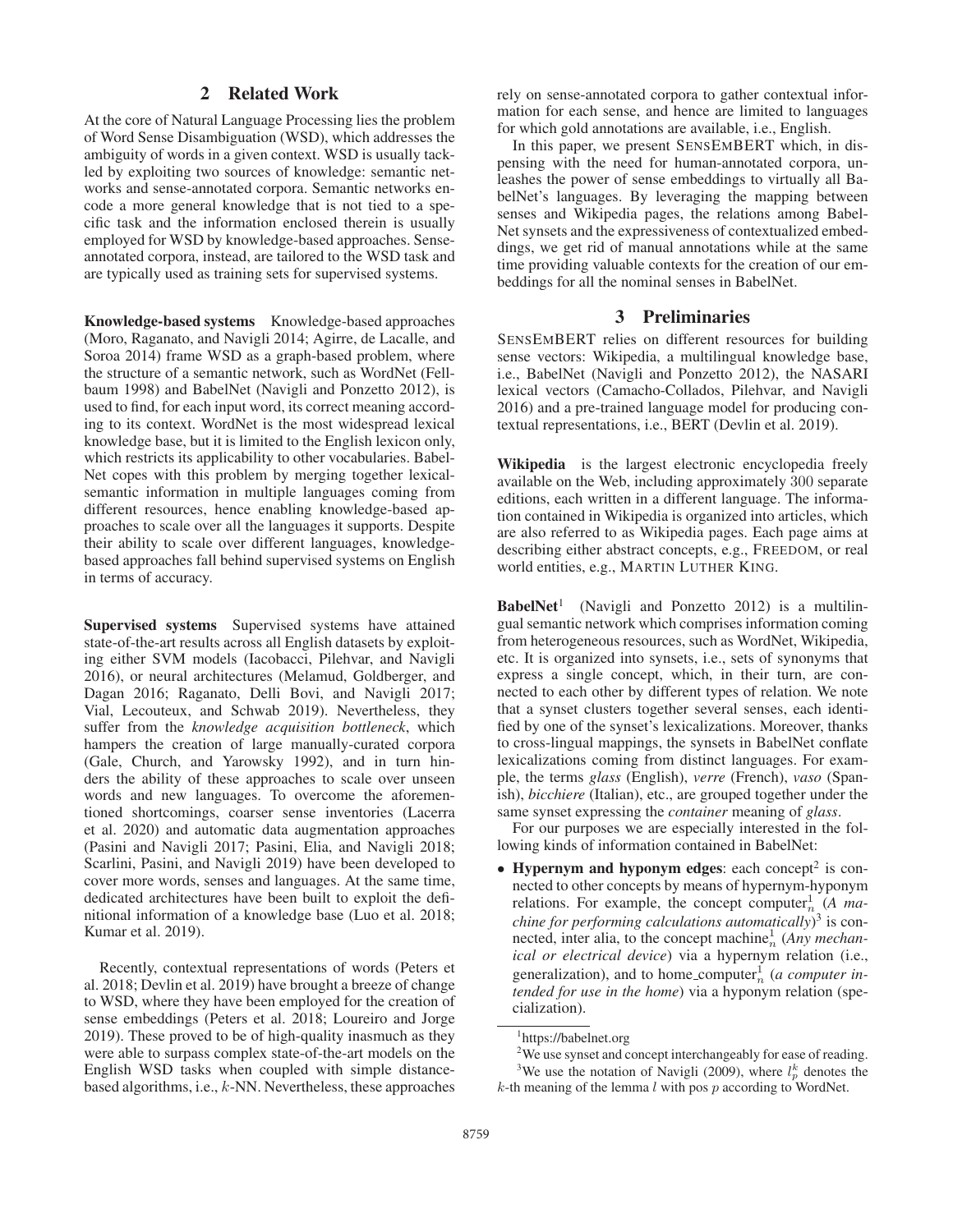- Semantically-related edges: BabelNet also comprises edges expressing a general notion of relatedness between concepts. For example, computer<sup>1</sup> is connected, among<br>others to mouse<sup>4</sup> (a hand-onerated electronic device) and others, to mouse<sup>4</sup> (*a hand-operated electronic device*) and<br>to keyboard<sup>1</sup> (*davice consisting of a set of keys*) to keyboard<sup>1</sup><sub>n</sub> (*device consisting of a set of keys*).
- Mappings to Wikipedia: most of the concepts in the knowledge base are linked to one or more Wikipedia pages. For example, the concept for computer $\frac{1}{n}$  is linked<br>to the Wikipedia page COMPUTER<sup>4</sup> to the Wikipedia page COMPUTER<sup>4</sup>.

NASARI lexical vectors<sup>5</sup> (Camacho-Collados, Pilehvar, and Navigli 2016) provide explicit representations of Babel-Net concepts by means of sparse lexical vectors. Each dimension is a word scored by its lexical specificity (Lafon 1980) with respect to the concept it is representing. The lexical specificity value is computed from the Wikipedia pages related to the target concept. We note that the words enclosed within each sense vector are those that most characterize it. For example, the vector for the *animal* sense of *mouse* includes, among others, the words *rat*, *rodent*, *animal*, *cat*, etc.

BERT<sup>6</sup> (Devlin et al. 2019) is a Transformer-based language model for learning contextual representations of words in a text. Recently, BERT ushered a new era for NLP. In fact, its contextual embeddings made it possible to achieve high performance in different NLP tasks, such as question answering and sentiment classification. In this work we take advantage of the BERT large and multilingual<sup>7</sup> models for English and the other languages, respectively.

## 4 SENSEMBERT

In this Section we present SENSEMBERT, a novel knowledge-based approach for creating latent representations of senses in multiple languages. It computes contextaware representations of BabelNet senses by combining the semantic and textual information that can be derived from multilingual resources, i.e., NASARI (Camacho-Collados, Pilehvar, and Navigli 2016) and BabelNet (Navigli and Ponzetto 2012), with the representational power of neural language models, i.e., BERT (Devlin et al. 2019). Our approach can be divided into the following three steps:

- Context Retrieval, which collects all the relevant textual information from Wikipedia for a given concept in the semantic network (Section 4.1).
- Word Embedding, which, given the contexts retrieved in the previous step, computes the vector representation of each relevant word of the target synset (Section 4.2).
- Sense Embedding, which merges the contextual information computed in the previous step and enriches it with additional knowledge from the semantic network, so as to build an embedding for the target sense (Section 4.3).

6 https://github.com/google-research/bert

## 4.1 Context Retrieval

In this step we aim at retrieving all the contexts from Wikipedia that are suitable for characterizing a given word synset. To this end, similarly to Camacho-Collados, Pilehvar, and Navigli (2016), we exploit the mappings between synsets and Wikipedia pages available in BabelNet, as well as its taxonomic structure, to collect textual information that is relevant to a target synset s.

First, starting from a synset s, we collect the set of its most related concepts, i.e., all the synsets that are connected to s through either a hypernym, hyponym or semanticallyrelated edge (see Section 3). More formally, being s the target synset, we define its set of related synsets  $R_s$  as follows:

$$
R_s = \{ s' \, | \, (s, s') \in E \}
$$

where  $E$  is the set of hypernym, hyponym and semanticallyrelated edges in BabelNet.

In order to make this set as reliable as possible and reduce the possible error due to the automatic nature of BabelNet, we further refine the set  $R_s$  by retaining just those synsets that are strongly related to the target one, i.e., s. To do so, we employ the information coming from the Wikipedia pages associated with s, i.e.,  $p_s$ , and each synset s' in  $R_s$ , i.e.,  $p_{s'}$ .<br>For each page n, we compute its lexical vector as described For each page  $p_i$  we compute its lexical vector as described in Camacho-Collados, Pilehvar, and Navigli (2016), where words correspond to dimensions and are scored by their lexical specificity value. These lexical representations are then employed to score the similarity between  $p_s$  and  $p_{s'}$  for each  $e' \in B$ , by means of the Weighted Overlan (WO) measure  $s' \in R_s$  by means of the Weighted Overlap (WO) measure<br>(Pilebyer, Jurgens, and Navigli 2013), WO determines the (Pilehvar, Jurgens, and Navigli 2013). WO determines the similarity between two input pages  $p_1$  and  $p_2$  as follows:

$$
WO(p_1, p_2) = \left(\sum_{w \in O} \frac{1}{r_w^{p_1} + r_w^{p_2}}\right) \left(\sum_{i=1}^{|O|} \frac{1}{2i}\right)^{-1}
$$

where O is the set of overlapping dimensions of  $p_1$  and  $p_2$ and  $r_w^{p_i}$  is the rank of the word w in the lexical vector of  $p_i$ .<br>We preferred the weighted overlap over the more common We preferred the weighted overlap over the more common cosine similarity as it has proven to perform better when comparing sparse vector representations (Pilehvar, Jurgens, and Navigli 2013).

Once we have scored all the  $(p_s, p_{s'})$  pairs, we create three partitions of  $R_s$ , each comprising all the senses s' con-<br>nected to so with the same relation x, where x can be one nected to  $s$  with the same relation  $r$ , where  $r$  can be one among: hypernymy, hyponymy and semantic relatedness. We then retain from each partition only the top- $k$  scored senses<sup>8</sup>  $s'_1, \ldots, s'_k$  according to  $WO(p_s, p_{s'_i})$ . We further re-<br>fine each filtered partition by solving the conflicts that might fine each filtered partition by solving the conflicts that might arise when a synset  $s'$  is related not only to  $s$  but also to another concept  $s''$  that shares a lexicalization with s. This is needed since  $s$  and  $s''$  represent two different meanings of the same word and thus require distinct contexts to better characterize and distinguish them. Therefore, we remove  $s'$ from the set  $R_s$  if  $WO(p_s, p_{s'}) < WO(p_{s''}, p_{s'})$ , or other-<br>wise from the set  $R_s$ . Finally, for each synset  $s$ , we comwise from the set  $R_{s''}$ . Finally, for each synset s, we com-<br>puts the Bag of Contexts  $B_0C$ , comprising all the sentences pute the Bag of Contexts  $BoC<sub>s</sub>$  comprising all the sentences of the pages associated with a sense in  $R_s$ .

<sup>4</sup> https://en.wikipedia.org/wiki/Computer

<sup>5</sup> http://lcl.uniroma1.it/nasari/

 $7$ The training of multilingual BERT was performed on the texts coming from Wikipedia in 104 different languages.

<sup>&</sup>lt;sup>8</sup>We use  $k = 10$  for all our experiments.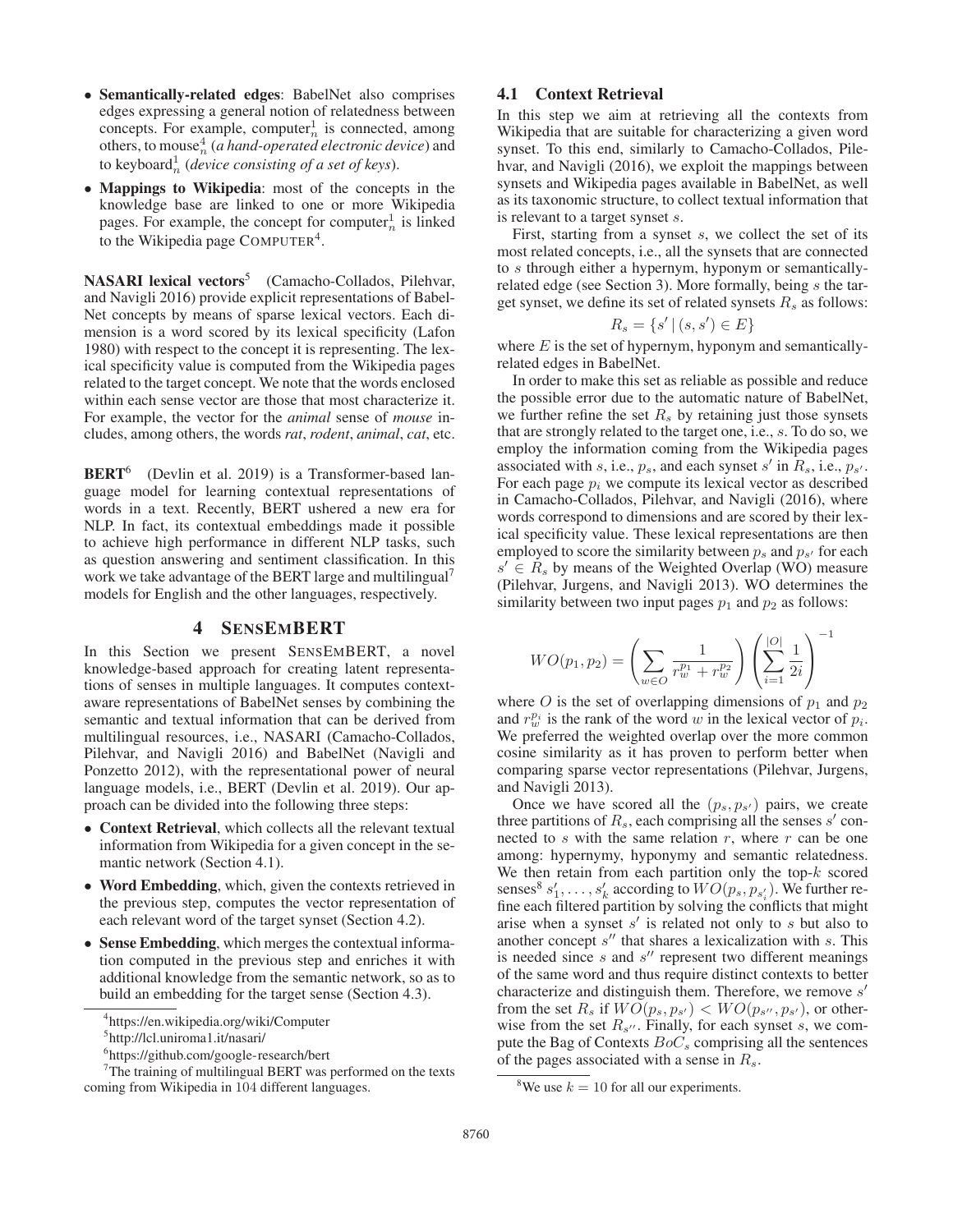

Figure 1: Exemplification of the sense embedding's creation for the *device* sense of *mouse*.

#### 4.2 Word Embedding

The aim of the second step is to compute, by means of BERT, the representations of those words in the sentences of  $BoC<sub>s</sub>$  that best define the target synset s.

First, we define as relevant words for a target synset those that appear in its NASARI lexical vector. Formally, given a synset s and its NASARI vector  $N_s$ , we define  $W_s$  as the set containing all the non-zero words in  $N_s$ . Then, we use  $W_s$  to filter out from  $BoC_s$  all those sentences which do not contain any of the words therein and compute the embedding of each word  $w \in W_s$  by averaging the BERT representations of all its occurrences in  $BoC_s$ . That is, given a word  $w \in W_s$ , we compute its vector  $v_w$  as follows:

$$
v_w = \frac{\sum\limits_{c \in Boc_s^{w}} BERT(c, w)}{|BO_s^{w}|}
$$

where  $BoC_s^w$  is the set of contexts in  $BoC_s$  where w appears<br>and  $BERT(c, w)$  is the vector computed by RERT for the and  $BERT(c, w)$  is the vector computed by BERT for the word  $w$  in the context  $c$ .

At the end of this step, all the words in  $W_s$  for a given synset s are associated with their latent representations, which depend on the contexts in  $BoC<sub>s</sub>$  where they occur.

# 4.3 Sense Embedding

In this final step, we build a unique representation of each target synset in the knowledge base. Therefore, to prioritize the information that best characterizes a target synset s, we weight each word in  $W_s$ , and hence its corresponding embedding, according to its rank in the NASARI vector of s. We then build the final synset representation by combining the word vectors we computed previously. Formally, given a target synset s, the set of its relevant words  $w_1, \ldots, w_n \in$  $W_s$  and their corresponding vectors  $v_{w_1}, \ldots, v_{w_n}$ , we compute the synset embedding of s as follows:

$$
v_s = \frac{\sum_{w_i \in W_s} rank(w_i)^{-1} v_{w_i}}{\sum_{w_i \in W_s} rank(w_i)^{-1}}
$$

where  $rank(w_i)$  is the ranking of the word  $w_i$  according to its score in the NASARI vector of s. After a vector for each synset s has been computed, we still lack a representation at the sense level, i.e., specific to each lemma of the synset $9$ . Therefore, to further enrich and specialize our embeddings at the sense level, we follow Loureiro and Jorge (2019) and leverage the gloss and each of the synset's lemmas. In more detail, i) for each synset s, we enhance its gloss by prepending to it all the lemmas in  $s$ ; ii) we differentiate the synset gloss for each sense in s by repeating its lemma at the beginning of the gloss; iii) we compute the sense gloss embedding, i.e., the representation of the gloss at the sense level, as the average of the BERT contextual embeddings of the tokens of our enhanced gloss. Lastly, the final representation of the target sense is given by concatenating the embedding of the synset it belongs to, i.e.,  $v_s$ , with the sense gloss embedding we just computed.

At the end of the three steps outlined in Sections 4.1-4.3, each sense in the knowledge base is associated with a vector which encodes both its contextual and definitional semantics coming from the contexts extracted from Wikipedia and its gloss, respectively. In Figure 1 we exemplify the procedure for creating the embedding of the *device* sense of the lemma *mouse*. As one can see, we compute the representation of the target sense by combining the information we extracted for its corresponding synset, i.e., {*mouse, computer mouse*}, from Wikipedia (left side of the figure) and Babel-Net (right side of the figure). As for the first component of the vector, i.e., context, we retrieve all the sentences in the Wikipedia pages collected for the {*mouse, computer mouse*} synset (step 1, Section 4.1). Then we compute, by means of BERT, the embeddings of the relevant words, i.e., device, pointer, etc. (underlined in figure), and average them (step 2, Section 4.2). As for the second component of the vector, i.e., sense gloss, we consider the gloss of the {*mouse, computer mouse*} synset and prepend to it all of its lemmas, i.e., *mouse*, *computer mouse* (upper right side of the figure). Then we specialize it for the *device* sense of *mouse* by adding the lemma *mouse* at the beginning of the text and average the BERT representations of the tokens therein (step 3, Section 4.3). Thus, the final vector for the *device* sense of *mouse* is the concatenation of the context and sense gloss vectors.

### 5 Experimental Setup

In this Section we report the settings in which we conducted the evaluation of SENSEMBERT when testing it on the English and multilingual WSD tasks. In what follows we introduce the test sets, the system setup along with the reference WSD model, a supervised version of our approach and the comparison systems.

Evaluation Benchmarks As for English, we carried out the evaluation on the test sets in the English WSD framework in Raganato, Camacho-Collados, and Navigli  $(2017)^{10}$ . This includes five standardized evaluation benchmarks from the past Senseval-SemEval competitions,

<sup>&</sup>lt;sup>9</sup>We recall from Section 3 that a synset contains several senses, each associated with a lemma.

<sup>&</sup>lt;sup>10</sup>http://lcl.uniroma1.it/wsdeval/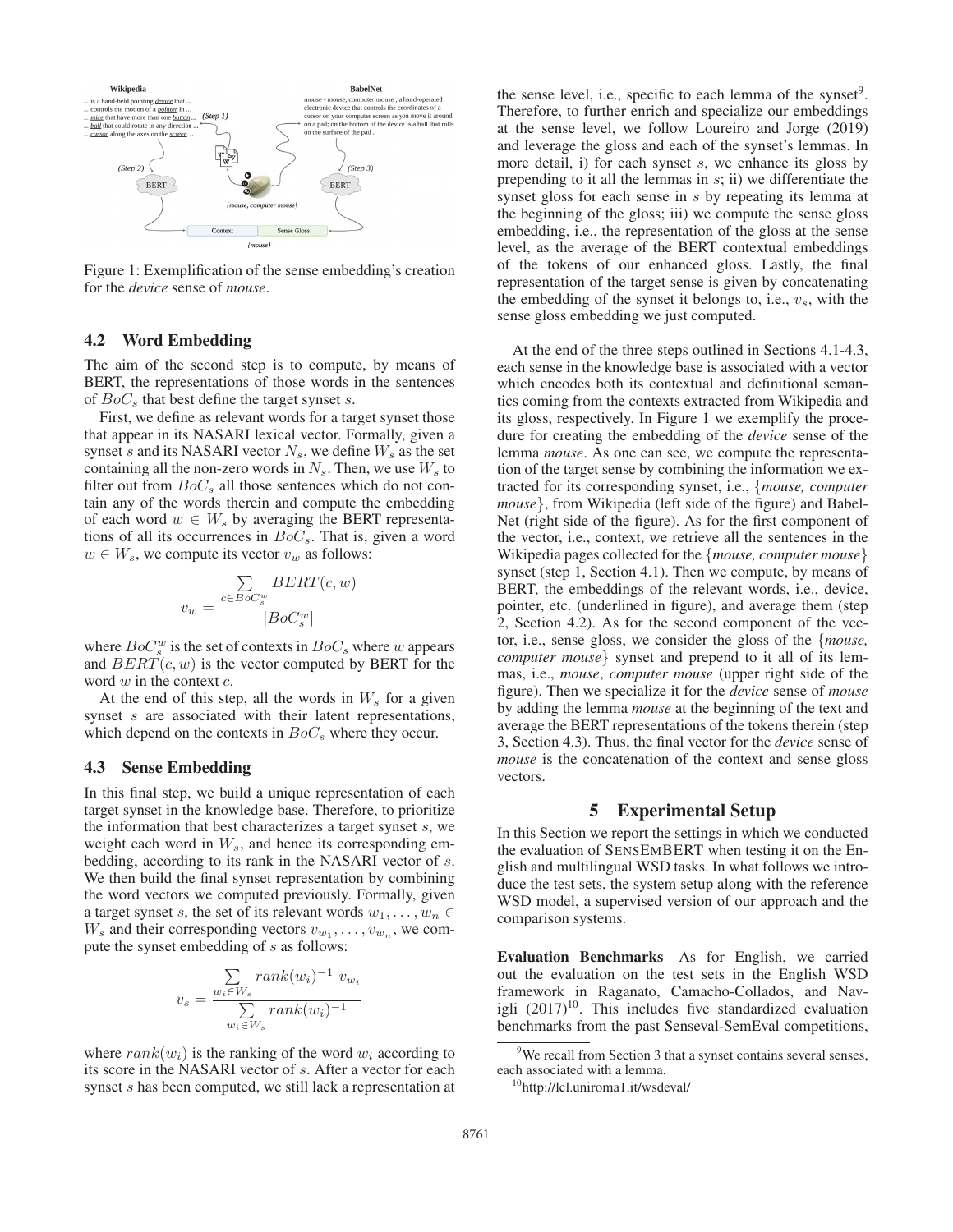i.e., Senseval-2 (Edmonds and Cotton 2001), Senseval-3 (Snyder and Palmer 2004), SemEval-07 (Pradhan et al. 2007), SemEval-13 (Navigli, Jurgens, and Vannella 2013), SemEval-15 (Moro and Navigli 2015), together with ALL, the concatenation of the five test sets. As for the multilingual setting, we conducted the experiments on the SemEval-13 (Navigli, Jurgens, and Vannella 2013) and SemEval-15 (Moro and Navigli 2015) multilingual WSD tasks.

In all test sets we considered just nouns, as the NASARI lexical vectors are currently available for nominal synsets only. All performances are reported in terms of F1-measure, i.e., the harmonic mean of precision and recall.

SENSEMBERT Setup We employed two BERT pretrained models: the English 1024-dimensional and the multilingual 768-dimensional pre-trained cased models for the English and multilingual settings, respectively. Among all the configurations reported by Devlin et al. (2019), we used the sum of the last four hidden layers as contextual embeddings of the words. Moreover, BERT exploits WordPiece tokenization, that is, a token can be further split into several subtokens, e.g., the term "embed" is broken down into two subtokens, namely "em" and "##bed". Thus, the contextual embedding of an input word was computed as the average of its subtoken embeddings.

WSD Model We used a 1-nearest neighbour approach to test SENSEMBERT on the WSD task. For each target word  $w$  in the test set we computed its contextual embedding by means of BERT and compared it against the embeddings of SENSEMBERT associated with the senses of  $w$ . Hence, we took as prediction for the target word the sense corresponding to its nearest neighbour. We note that the embeddings produced by SENSEMBERT are created by concatenating two BERT representations, i.e., context and sense gloss (see Section 4.3), hence we repeated the BERT embedding of the target instance to match the number of dimensions.

In contrast to most supervised systems, this approach does not rely on the Most Frequent Sense (MFS) backoff strategy, i.e., predicting the most frequent sense of a lemma in Word-Net for instances unseen at training time, as SENSEMBERT ensures full coverage for the English nominal senses.

Supervised SENSEMBERT In order to set a level playing field with supervised systems on English, we built a supervised version of SENSEMBERT, i.e., SENSEMBERT<sub>sup</sub>. This version combined the gloss and contextual information (Section 4.3) with the sense-annotated contexts in Sem-Cor (Miller et al. 1993), a corpus of 40K sentences where words have been manually annotated with a WordNet meaning. We leveraged SemCor for building a representation of each sense therein. To this end, we followed Peters et al. (2018) and, given a word-sense pair  $(w, s)$ , we collected all the sentences  $c_1, \ldots, c_n$  where w appears tagged with s. Then, we fed all the retrieved sentences into BERT and extracted the embeddings  $BERT(c_1, w), \ldots, BERT(c_n, w)$ . The final embedding of s was built by concatenating the average of its context and sense gloss vectors (Figure 1) and

its representation coming from SemCor, i.e., the average of  $BERT(c_1, w), \ldots, BERT(c_n, w)$ . We note that, when a sense did not appear in SemCor, we built its embedding by replacing the SemCor part of the vector with its sense gloss representation.

Comparison Systems We compared SENSEMBERT against the best performing supervised and knowledgebased systems evaluated on the WSD framework for English nouns. Among knowledge-based approaches, we took into account the extension of Lesk comprising word embeddings (Basile, Caputo, and Semeraro 2014, Les $k_{ext}$ +emb),the extended version of UKB with gloss relations (Agirre, de Lacalle, and Soroa 2014, UKB $_{gloss}$ ) and Babelfy (Moro, Raganato, and Navigli 2014). As for supervised systems we considered an SVM-based classifier integrated with word embeddings (Iacobacci, Pilehvar, and Navigli 2016, IMS+emb), the Bi-LSTM with attention and multi-task objective presented in Raganato, Delli Bovi, and Navigli, Bi-LSTM (2017), and the more recent supervised systems leveraging sense definitions, i.e., HCAN (Luo et al. 2018) and EWISE (Kumar et al. 2019). We also performed a comparison with the two LSTM-based architectures of Yuan et al. (2016, LSTM-LP) and context2vec (Melamud, Goldberger, and Dagan 2016) for learning representations of the annotated sentences in the training corpus. Finally, we applied the 1-NN strategy to two other supervised approaches for creating sense embeddings, namely Peters et al.'s method (2018) using BERT (BERT  $k$ -NN) and LMMS (Loureiro and Jorge 2019). All supervised systems, apart from BERT  $k$ -NN and LMMS<sup>11</sup>, were trained using SemCor and, with the exception of HCAN, EWISE and LMMS, rely on the MFS backoff strategy unless otherwise stated.

As regards the multilingual setting, we took into account OneSeC (Scarlini, Pasini, and Navigli 2019), the best automatically-tagged corpus available for non-English languages. Therefore, we compared the embeddings produced by SENSEMBERT with the state-of-the-art Bi-LSTM-based supervised model trained on OneSeC presented by Scarlini, Pasini, and Navigli (2019, Bi-LST $M_{OneSeC}$ ). Moreover, we also created a multilingual version of LMMS by replicating their approach on the data provided by OneSeC  $(LMMS_{OneSec})$  and tested it on all the target languages.

#### 6 Results

In this Section we report the results of the evaluation on the WSD task. We first show the ablation study we carried out to assess the contribution brought by each part of SENSEM-BERT's embeddings. We then demonstrate the effectiveness of SENSEMBERT by comparing its results on all standard WSD benchmarks with the existing state of the art.

#### 6.1 Ablation Study

First, we show an ablation study of SENSEMBERT and  $SENSEMBERT_{sup}$  on the English ALL test set in Raganato,

<sup>&</sup>lt;sup>11</sup>We note that, as for SENSEMBERT<sub>sup</sub>, BERT  $k$ -NN and LMMS exploit SemCor only to retrieve the sense-annotated contexts that are to be fed to a neural language model.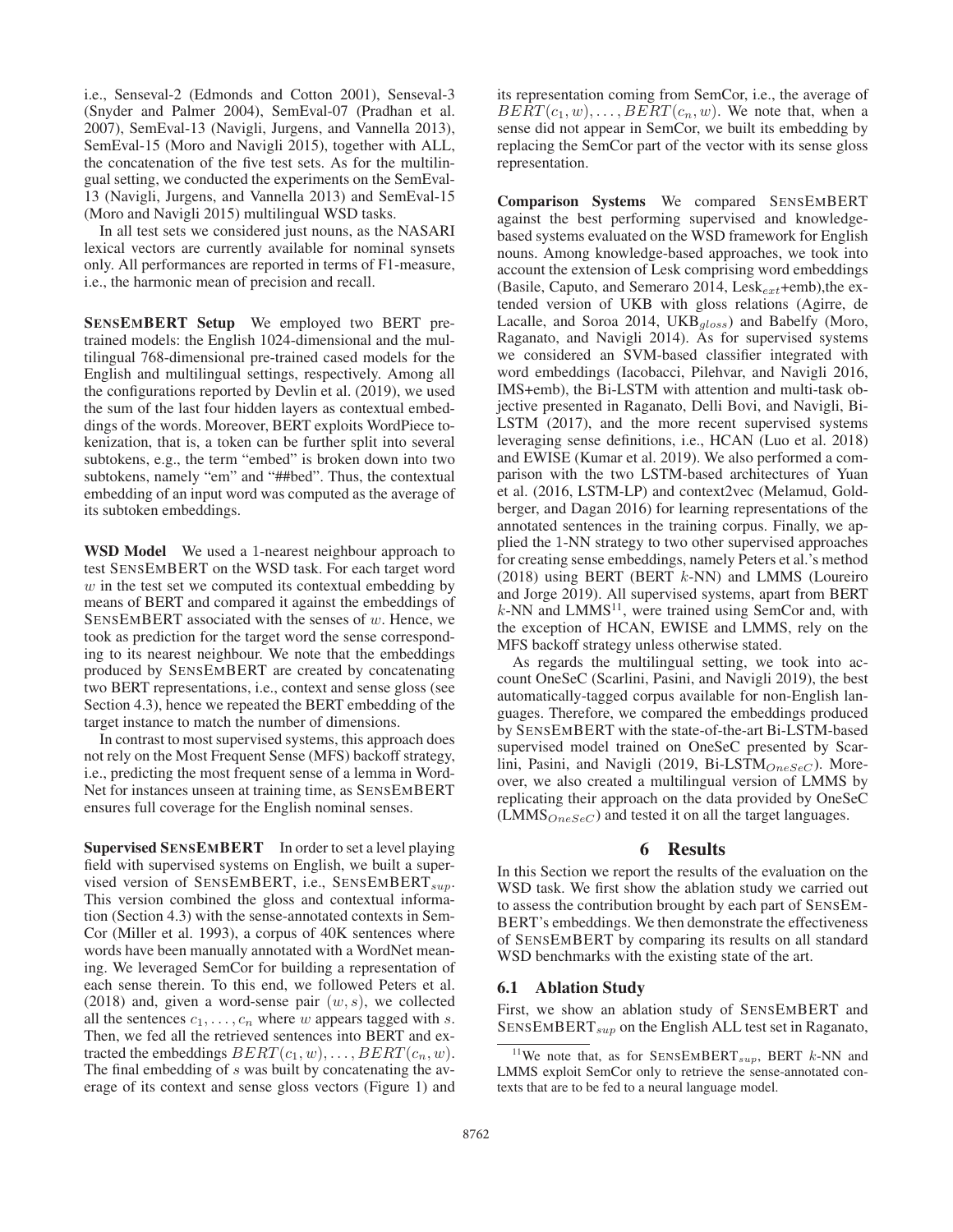|                                 | Model                                                                                                         | Senseval-2                           | Senseval-3                           | SemEval-07                           | SemEval-13                           | SemEval-15                           | AI.                          |
|---------------------------------|---------------------------------------------------------------------------------------------------------------|--------------------------------------|--------------------------------------|--------------------------------------|--------------------------------------|--------------------------------------|------------------------------|
| KB                              | <b>MFS</b><br>Lesk <sub>ext</sub> +emb (2014)                                                                 | 72.1<br>74.6                         | 72.0<br>72.7                         | 65.4<br>66.0                         | 63.0<br>66.2                         | 66.3<br>67.8                         | 67.6<br>69.8                 |
|                                 | $UKBaloss$ (2014)<br>Babelfy (2014)                                                                           | 70.6<br>74.0                         | 58.4<br>66.7                         | 56.6<br>61.0                         | 59.0<br>66.4                         | 62.3<br>69.9                         | 62.1<br>68.6                 |
| Sир                             | IMS $+$ emb $(2016)$<br>Bi-LSTM (2017)<br><b>HCAN</b> (2018)<br>$EWISE_{ConvE}$ (2019)                        | 79.0<br>78.6<br>78.3                 | 74.6<br>72.7<br>73.2                 | 71.1<br>71.1<br>70.9                 | 65.9<br>66.4<br>68.5<br>69.4         | 72.1<br>73.3<br>73.8                 | 71.9<br>71.6<br>72.6<br>74.0 |
| $\mathit{Sup}_\textit{content}$ | context2vec $(2016)$<br>$LSTM-LP (2016)$<br>BERT $k$ -NN $(2019)$<br>BERT $k$ -NN + MFS (2019)<br>LMMS (2019) | 78.0<br>79.6<br>71.7<br>81.4<br>81.7 | 73.1<br>76.3<br>73.0<br>76.3<br>78.7 | 66.7<br>71.7<br>72.9<br>73.6<br>78.0 | 65.6<br>69.5<br>65.6<br>71.8<br>75.1 | 71.6<br>72.8<br>68.4<br>74.0<br>78.2 | 71.0<br>69.3<br>75.5<br>78.0 |
| Ours                            | <b>SENSEMBERT</b><br>SENSEMBERT <sub>sup</sub>                                                                | 80.6<br>83.7                         | 70.3<br>79.7                         | 73.6<br>79.9                         | 74.8<br>78.7                         | 80.2<br>80.2                         | 75.9<br>80.4                 |

Table 1: Comparison in terms of F1 on the nominal instances of the English WSD test sets in Raganato, Camacho-Collados, and Navigli (2017). Approaches are grouped by type: i) knowledge-based systems (*KB*), ii) supervised models for classification  $(Sup)$ , iii) supervised models for learning contextual representations of senses  $(Sup_{context})$ , iv) ours (*Ours*).

| Model                                   | F1                   |
|-----------------------------------------|----------------------|
| Gloss<br>$SEB_c$<br>$SEBc \oplus Gloss$ | 63.9<br>74.5<br>75.3 |
| $SEB_c  $ Gloss                         | 75.9                 |

Model F1 SemCor 69.3<br>SemCor Gloss 78.0 SemCor | Gloss  $\text{SEB}_c$  | SemCor 79.2<br>  $(\text{SEB}_{c} \oplus \text{SemCor})$  | Gloss 79.6  $(SEB<sub>c</sub> \oplus SemCor)$  | Gloss 79.6<br> $(SEB \oplus Glose)$  | SemCor 80.4  $(SEB<sub>c</sub> \oplus \text{Gloss})$  | SemCor 80.4

Table 2: Ablation study of SENSEMBERT's components on the nouns of the ALL test set in terms of F1.

Camacho-Collados, and Navigli (2017) to see how each of their components influences the final results.

As one can see from Table 2, the sense gloss embeddings part alone (Gloss) scores only 63.9 F1 points, meaning that the information encoded therein is not sufficient for providing a clear distinction between senses. However, we show that it is beneficial to SENSEMBERT when used to further enrich and specialize its contextual representations. In fact, the sense gloss embeddings and the context-enhanced part of SENSEMBERT (SEB<sub>c</sub>) prove to be complementary by achieving the best F1 score of 75.9 when concatenated together  $(SEB<sub>c</sub> | Gloss)<sup>12</sup>$ , increasing the results over the performance of  $SEB<sub>c</sub>$  alone by 1.4 points.

Similarly, in Table 3 we show how the contexts extracted with SENSEMBERT are also valuable when combined with the vectors extracted from SemCor. In fact, simply concatenating the two representations ( $\text{SEB}_c$  | SemCor) leads to an increment of 9.9 points over the performance of SemCor alone and 1.2 points over the concatenation of SemCor with the glosses. Moreover, we gain an additional boost in performance when averaging the sense gloss embedding with the context part, by achieving 80.4 F1 in our best configuration, i.e.,  $(SEB<sub>c</sub> \oplus Gloss)$  SemCor. Therefore, in what follows we report the results of SENSEMBERT, i.e.,  $\text{SEB}_c$  | Gloss (see Table 2), and SENSEMBERT<sub>sup</sub>, i.e., (SEB<sub>c</sub>  $\oplus$  Gloss) | SemCor (see Table 3).

Table 3: Ablation study of  $SENSEMBERT_{sup}$ 's components on the nouns of the ALL test set in terms of F1.

#### 6.2 English WSD

We now proceed to testing SENSEMBERT on the finegrained English tasks. In Table 1 we report the results of  $SENSEMBERT$  and  $SENSEMBERT_{sup}$  and compare them against the results attained by other knowledge-based and supervised state-of-the-art approaches on all the nominal instances of the test sets in the framework of Raganato, Camacho-Collados, and Navigli (2017).

As one can see, SENSEMBERT achieves the best results on ALL when compared to other knowledge-based approaches. These results raise the bar for knowledge-based WSD by improving the existing state of the art by 6.1 F1 points and indicating that SENSEMBERT is competitive with supervised models as well. In fact, SENSEM-BERT ranks second only to LMMS and outperforms all other supervised systems, which, in contrast, rely on senseannotated data and dedicated WSD architectures. Moreover, we show that we are able to surpass, and hence improve, the existing state of the art by including supervision, i.e., Sem-Cor, in our approach. In fact,  $SENSEMBERT_{sup}$  proves to be the best system across the board outperforming its competitors on all datasets with an increment of 2.1 points overall compared to LMMS, which also uses SemCor.

#### 6.3 WSD on Rare Words and Senses

To investigate further the benefits brought by SENSEM-BERT, we carried out the evaluation on only those instances of the test sets which are associated with a rare word or

<sup>&</sup>lt;sup>12</sup>We use  $\oplus$  to represent the average of two vectors and | for their concatenation.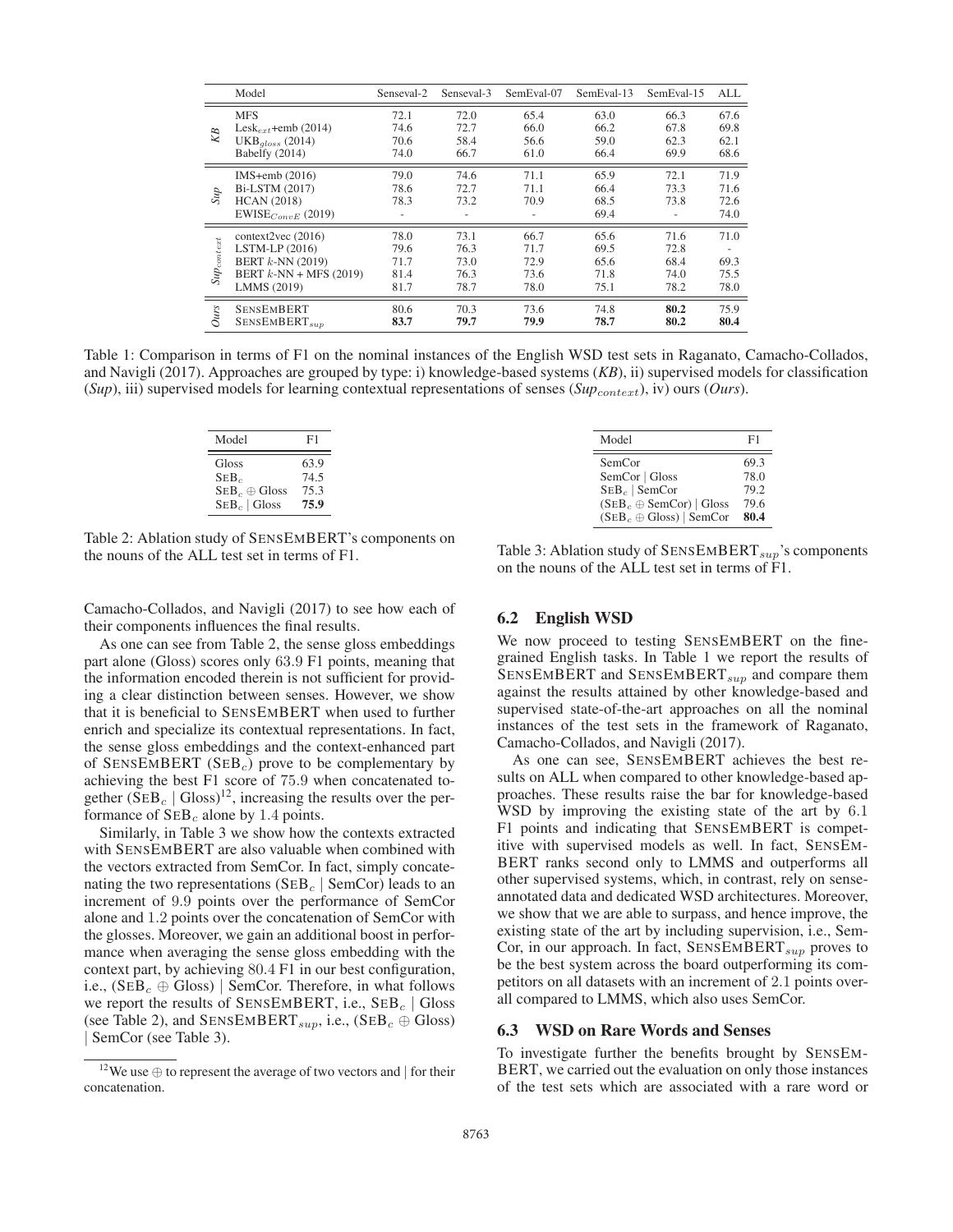| Model              | $ALL_{LFS}$ | $ALL_{LFW}$ |
|--------------------|-------------|-------------|
| LMMS               | 66.7        | 76.3        |
| <b>SENSEMBERT</b>  | 76.9        | 78.1        |
| $SENSEMBERT_{sub}$ | 704         | 81.1        |

Table 4: Comparison in terms of F1 on nouns and nominal senses in the ALL dataset not occurring in SemCor.

sense. Therefore, starting from the ALL dataset we created two additional test sets: i)  $ALL_{LFS}$  (Least Frequent Senses), containing the 812 instances in ALL associated with a gold sense not occurring in SemCor; ii)  $ALL_{LFW}$  (Least Frequent Words), containing the 528 instances in ALL for a non-monosemous lemma not occurring in SemCor.

In Table 4 we report the performance of SENSEMBERT,  $SENSEMBERT_{sup}$  and LMMS on the two newly-created test sets. SENSEMBERT outperforms its direct competitor on both datasets, providing a significant gain of 10.2 F1 points on  $ALL_{LFS}$ . This implies that our approach is better able to generalize over both words and senses as it can provide diversified contexts, while not being tied to a specific sense-annotated corpus. LMMS, instead, performs more poorly when it comes to predicting rare instances. In fact, even if it provides full coverage of the senses in WordNet, it computes the representations of the senses not in SemCor by averaging the embeddings of the senses therein. Hence, it is biased towards those representations for which sense annotations are provided. In contrast,  $SENSEMBERT_{sup}$  demonstrates that the contexts extracted from Wikipedia aid better generalization over rare words and senses also when they are coupled with the information from SemCor, thus allowing it to outperform LMMS on the  $ALL_{LFS}$  datasets by 3.7 F1 points and to achieve the best result on  $ALL_{LFW}$ .

#### 6.4 Multilingual WSD

We now test the ability of our approach to build vectors that are also effective for languages other than English. We recall from Section 4 that our method covers all the 104 languages in both BabelNet, BERT and Wikipedia.

In Table 5 we report the results attained by SENSEM-BERT in the multilingual WSD tasks of SemEval-13 and SemEval-15. We compare our approach with the existing state of the art  $(Bi$ -LSTM $_{OneSeC}$ ) and the embeddings obtained by replicating the LMMS approach on OneSeC's silver data (LMMS $_{OneSeC}$ ). While our approach also proves its consistency on languages other than English, LMMS loses ground when no manually-curated corpora are available for the target language. In fact, when bootstrapped from a fully-automatic resource such as OneSeC, the performance of LMMS drops heavily on most of the tested languages, since it is not bulletproof when it comes to the unavoidable noise that can be found in silver data. In contrast, not only does SENSEMBERT beat its direct competitor (LMMS $_{OneSeC}$ ) on all test sets by on average 6.6 points, it also sets a new state of the art on all the languages by performing 2.5 points above the best model overall.

| Model                                                          | SemEval-13           |                      |                      |                      | SemEval-15           |                     |
|----------------------------------------------------------------|----------------------|----------------------|----------------------|----------------------|----------------------|---------------------|
|                                                                | IТ                   | ЕS                   | FR.                  | DE                   |                      | ES                  |
| $Bi$ -LSTM $_{OneSec}$<br>$LMMS_{OneSec}$<br><b>SENSEMBERT</b> | 68.2<br>64 6<br>69.6 | 72.O<br>67.8<br>74.6 | 74.8<br>69.0<br>78.0 | 75.1<br>77 1<br>78.0 | 62.5<br>62.8<br>66.0 | 62.8<br>494<br>64.1 |

Table 5: Comparison in terms of F1 on the SemEval-2013 and SemEval-2015 multilingual WSD tasks.

The results across different experiments attest the high quality of our embeddings, showing that our approach is robust across languages, and hence enables state-of-theart multilingual WSD while at the same time relieving the heavy requirement of sense-annotated corpora.

## 7 Conclusion

In this paper we presented SENSEMBERT, a novel approach for creating sense embeddings in multiple languages. SENSEMBERT proved to be effective both in the English and multilingual WSD tasks. Indeed, to the best of our knowledge this is the first time, in the neural network era, that a knowledge-based approach, employing a 1-NN strategy has succeeded in surpassing most of its supervised competitors and outperforming the state of the art on rare words and senses. SENSEMBERT's generalization ability is further demonstrated by our multilingual experiments, where our approach beats all its alternatives, setting a new state of the art in all the tested languages. Moreover, we show that our context-rich representations are also beneficial when coupled with manually-annotated data, hence enabling the supervised version of SENSEMBERT to surpass the bar of 80% accuracy and leaving all the other approaches behind with a gap of more than 2.0 points. We release sense embeddings in five different languages for all the WordNet nominal synsets at http://sensembert.org.

As future work, we plan to extend our approach to cover the other main POS tags, i.e., verbs, adjectives and adverbs, by exploiting other knowledge resources, such as VerbAtlas (Di Fabio, Conia, and Navigli 2019) and SyntagNet (Maru et al. 2019). Moreover, we plan to leverage the sense embeddings provided by SENSEMBERT to create high-quality silver data for WSD in multiple languages.

## Acknowledgments

The authors gratefully acknowledge the support of the ERC Consolidator Grant MOUSSE No. 726487 under the European Union's Horizon 2020 research and innovation programme.

This work was supported in part by the MIUR under grant "Dipartimenti di eccellenza 2018-2022" of the Department of Computer Science of the Sapienza University of Rome.

## References

Agirre, E.; de Lacalle, O. L.; and Soroa, A. 2014. Random walks for knowledge-based word sense disambiguation. *Computational Linguistics* 40(1):57–84.